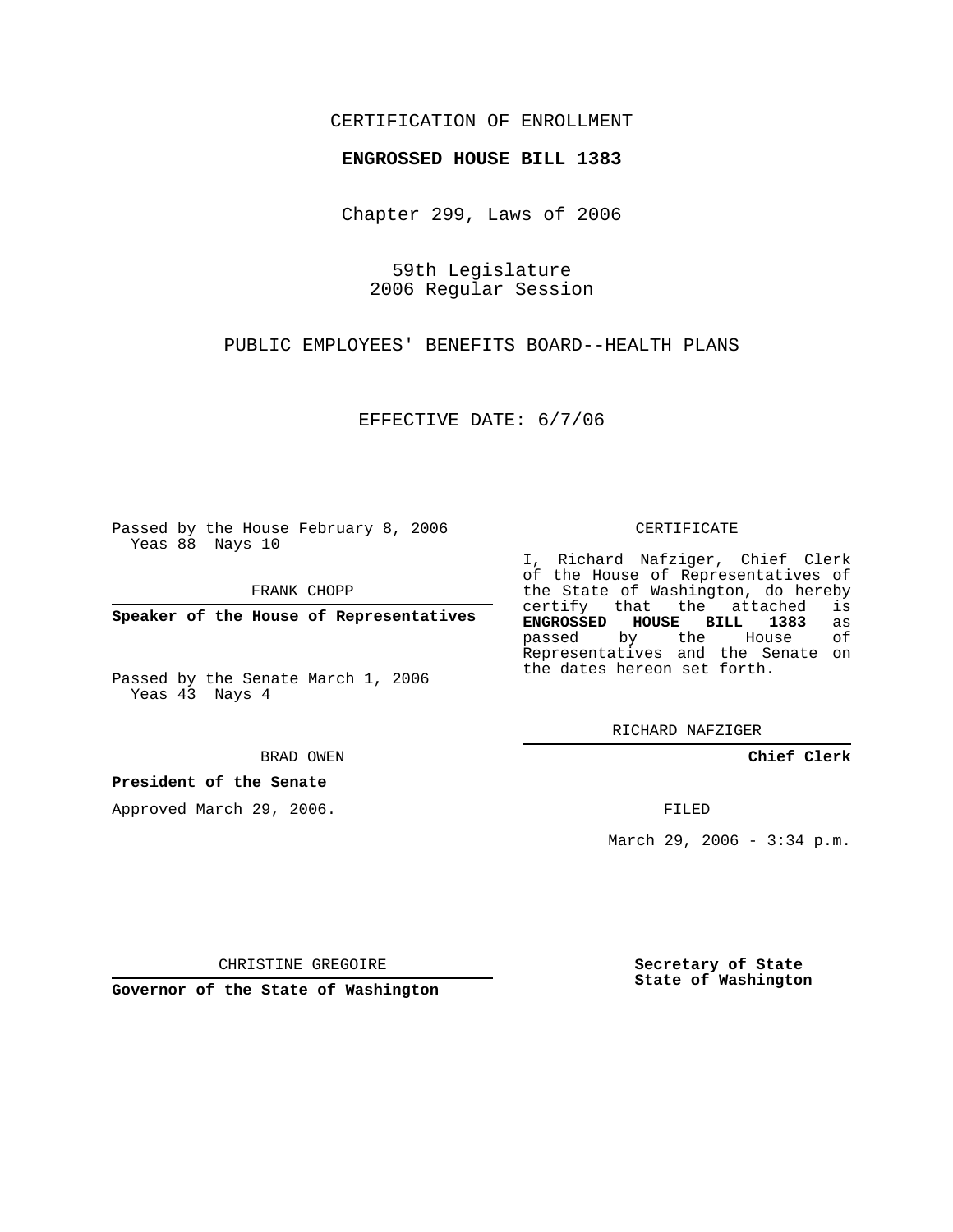# **ENGROSSED HOUSE BILL 1383** \_\_\_\_\_\_\_\_\_\_\_\_\_\_\_\_\_\_\_\_\_\_\_\_\_\_\_\_\_\_\_\_\_\_\_\_\_\_\_\_\_\_\_\_\_

\_\_\_\_\_\_\_\_\_\_\_\_\_\_\_\_\_\_\_\_\_\_\_\_\_\_\_\_\_\_\_\_\_\_\_\_\_\_\_\_\_\_\_\_\_

Passed Legislature - 2006 Regular Session

**State of Washington 59th Legislature 2006 Regular Session**

**By** Representatives Condotta, Bailey, Newhouse, Curtis, Hinkle, Pearson, Kretz, Strow, Armstrong, Kristiansen, Talcott, Skinner and Holmquist

Read first time 01/21/2005. Referred to Committee on Health Care.

 AN ACT Relating to the public employees' benefits board; amending RCW 41.05.006; and reenacting and amending RCW 41.05.065.

BE IT ENACTED BY THE LEGISLATURE OF THE STATE OF WASHINGTON:

 **Sec. 1.** RCW 41.05.006 and 1988 c 107 s 2 are each amended to read as follows:

 (1) The legislature recognizes that (a) the state is a major purchaser of health care services, (b) the increasing costs of such health care services are posing and will continue to pose a great financial burden on the state, (c) it is the state's policy, consistent with the best interests of the state, to provide comprehensive health care as an employer, to state employees and officials and their dependents and to those who are dependent on the state for necessary medical care, and (d) it is imperative that the state begin to develop effective and efficient health care delivery systems and strategies for procuring health care services in order for the state to continue to purchase the most comprehensive health care possible.

 (2) It is therefore the purpose of this chapter to establish the Washington state health care authority whose purpose shall be to (a) 19 develop health care benefit programs( $(\tau)$ ) that provide access to at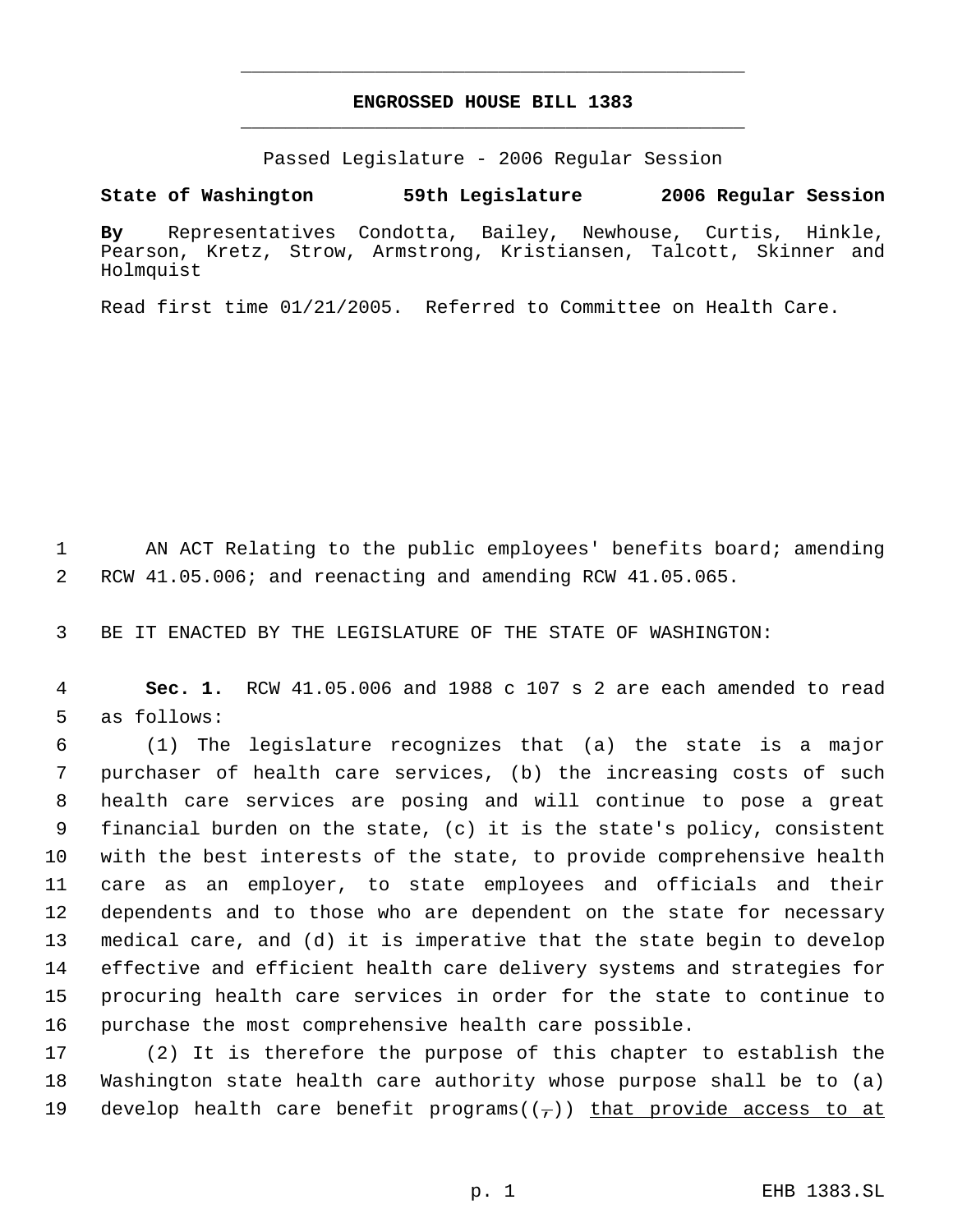1 least one comprehensive benefit plan funded to the fullest extent 2 possible by the employer, ((that provide comprehensive health care)) and a health savings account/high deductible health plan option as defined in section 1201 of the medicare prescription drug improvement and modernization act of 2003, as amended, for eligible state employees, officials, and their dependents, and (b) study all state- purchased health care, alternative health care delivery systems, and strategies for the procurement of health care services and make recommendations aimed at minimizing the financial burden which health care poses on the state, its employees, and its charges, while at the same time allowing the state to provide the most comprehensive health 12 care options possible.

 **Sec. 2.** RCW 41.05.065 and 2005 c 518 s 920 and 2005 c 195 s 1 are each reenacted and amended to read as follows:

 (1) The board shall study all matters connected with the provision of health care coverage, life insurance, liability insurance, accidental death and dismemberment insurance, and disability income insurance or any of, or a combination of, the enumerated types of insurance for employees and their dependents on the best basis possible with relation both to the welfare of the employees and to the state. However, liability insurance shall not be made available to dependents.

 (2) The board shall develop employee benefit plans that include comprehensive health care benefits for all employees. In developing these plans, the board shall consider the following elements:

 (a) Methods of maximizing cost containment while ensuring access to quality health care;

 (b) Development of provider arrangements that encourage cost containment and ensure access to quality care, including but not limited to prepaid delivery systems and prospective payment methods;

 (c) Wellness incentives that focus on proven strategies, such as smoking cessation, injury and accident prevention, reduction of alcohol misuse, appropriate weight reduction, exercise, automobile and motorcycle safety, blood cholesterol reduction, and nutrition education;

 (d) Utilization review procedures including, but not limited to a cost-efficient method for prior authorization of services, hospital inpatient length of stay review, requirements for use of outpatient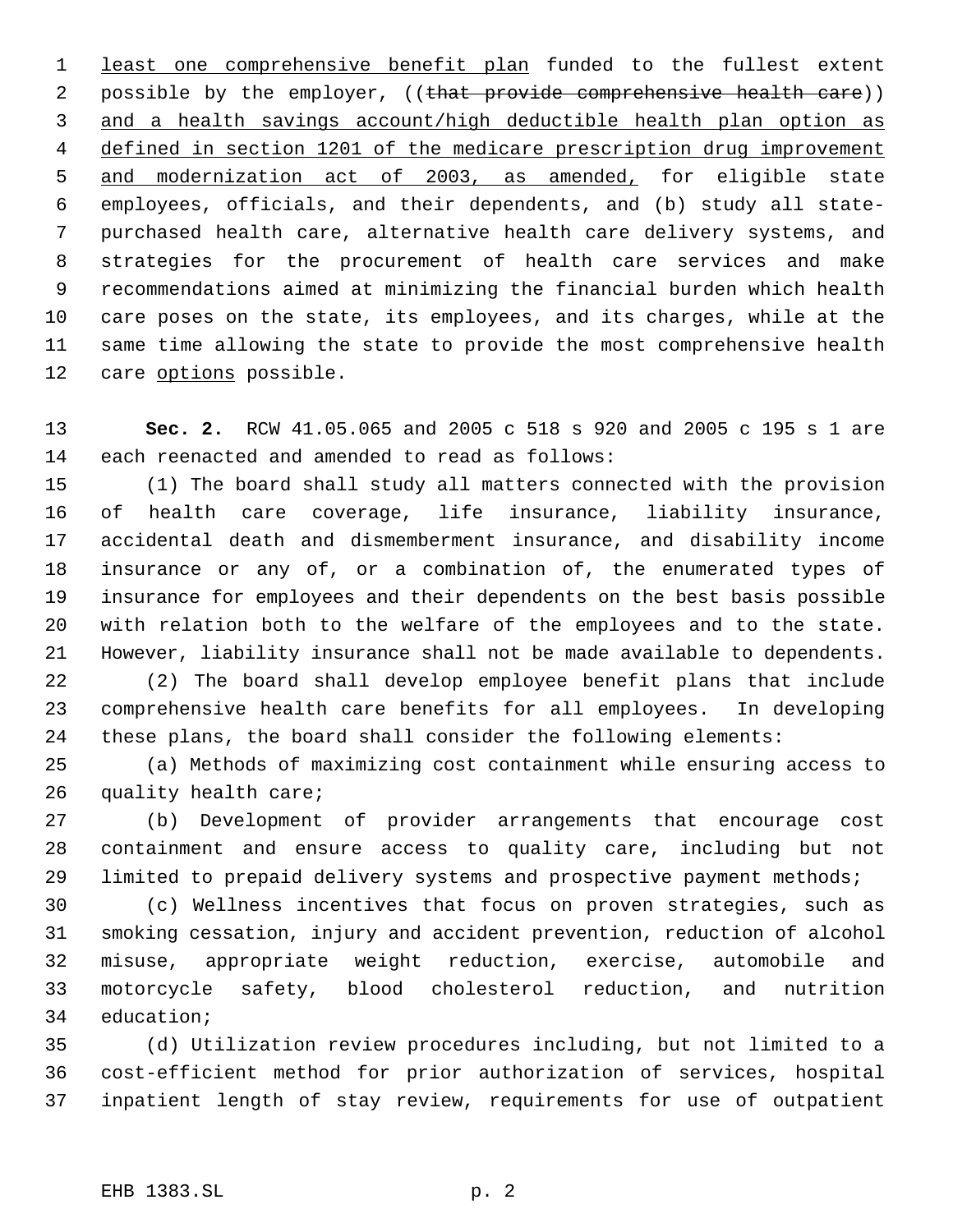surgeries and second opinions for surgeries, review of invoices or claims submitted by service providers, and performance audit of providers;

(e) Effective coordination of benefits;

(f) Minimum standards for insuring entities; and

 (g) Minimum scope and content of public employee benefit plans to be offered to enrollees participating in the employee health benefit plans. To maintain the comprehensive nature of employee health care benefits, employee eligibility criteria related to the number of hours worked and the benefits provided to employees shall be substantially equivalent to the state employees' health benefits plan and eligibility criteria in effect on January 1, 1993. Nothing in this subsection (2)(g) shall prohibit changes or increases in employee point-of-service payments or employee premium payments for benefits or the administration of a high deductible health plan in conjunction with a health savings account.

 (3) The board shall design benefits and determine the terms and conditions of employee and retired employee participation and coverage, including establishment of eligibility criteria. The same terms and conditions of participation and coverage, including eligibility criteria, shall apply to state employees and to school district employees and educational service district employees.

 (4) The board may authorize premium contributions for an employee and the employee's dependents in a manner that encourages the use of cost-efficient managed health care systems. During the 2005-2007 fiscal biennium, the board may only authorize premium contributions for an employee and the employee's dependents that are the same, regardless of an employee's status as represented or nonrepresented by a collective bargaining unit under the personnel system reform act of 2002. The board shall require participating school district and educational service district employees to pay at least the same employee premiums by plan and family size as state employees pay.

 (5) The board shall develop a health savings account option for employees that conform to section 223, Part VII of subchapter B of chapter 1 of the internal revenue code of 1986. The board shall comply with all applicable federal standards related to the establishment of health savings accounts.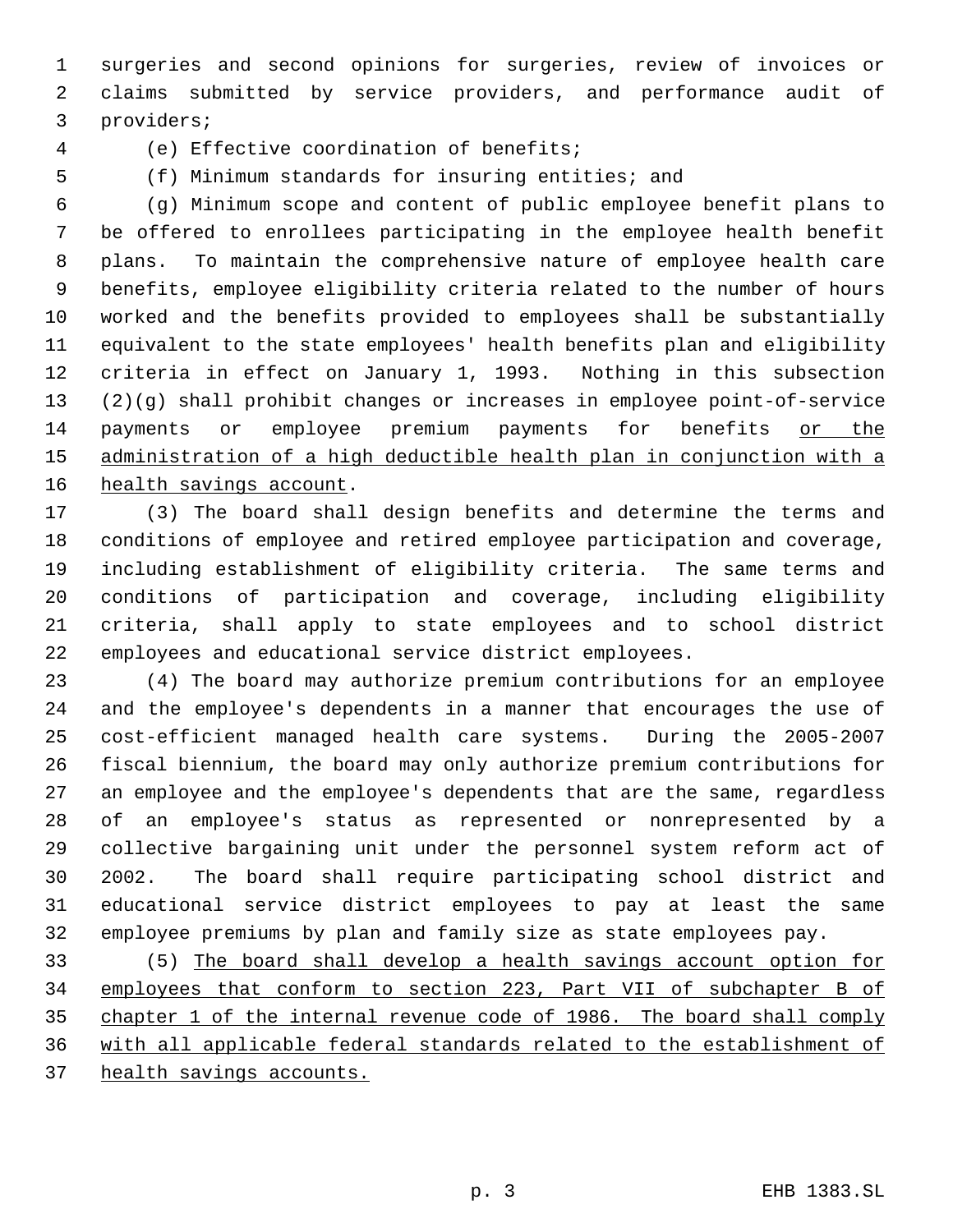(6) Notwithstanding any other provision of this chapter, the board shall develop a high deductible health plan to be offered in conjunction with a health savings account developed under subsection (5) of this section.

 (7) Employees shall choose participation in one of the health care benefit plans developed by the board and may be permitted to waive coverage under terms and conditions established by the board.

 $((+6))$   $(8)$  The board shall review plans proposed by insuring entities that desire to offer property insurance and/or accident and casualty insurance to state employees through payroll deduction. The board may approve any such plan for payroll deduction by insuring entities holding a valid certificate of authority in the state of Washington and which the board determines to be in the best interests of employees and the state. The board shall promulgate rules setting forth criteria by which it shall evaluate the plans.

 $((+7))$  (9) Before January 1, 1998, the public employees' benefits board shall make available one or more fully insured long-term care insurance plans that comply with the requirements of chapter 48.84 RCW. Such programs shall be made available to eligible employees, retired employees, and retired school employees as well as eligible dependents which, for the purpose of this section, includes the parents of the employee or retiree and the parents of the spouse of the employee or retiree. Employees of local governments and employees of political subdivisions not otherwise enrolled in the public employees' benefits board sponsored medical programs may enroll under terms and conditions established by the administrator, if it does not jeopardize the financial viability of the public employees' benefits board's long-term care offering.

 (a) Participation of eligible employees or retired employees and retired school employees in any long-term care insurance plan made available by the public employees' benefits board is voluntary and shall not be subject to binding arbitration under chapter 41.56 RCW. Participation is subject to reasonable underwriting guidelines and eligibility rules established by the public employees' benefits board and the health care authority.

 (b) The employee, retired employee, and retired school employee are solely responsible for the payment of the premium rates developed by the health care authority. The health care authority is authorized to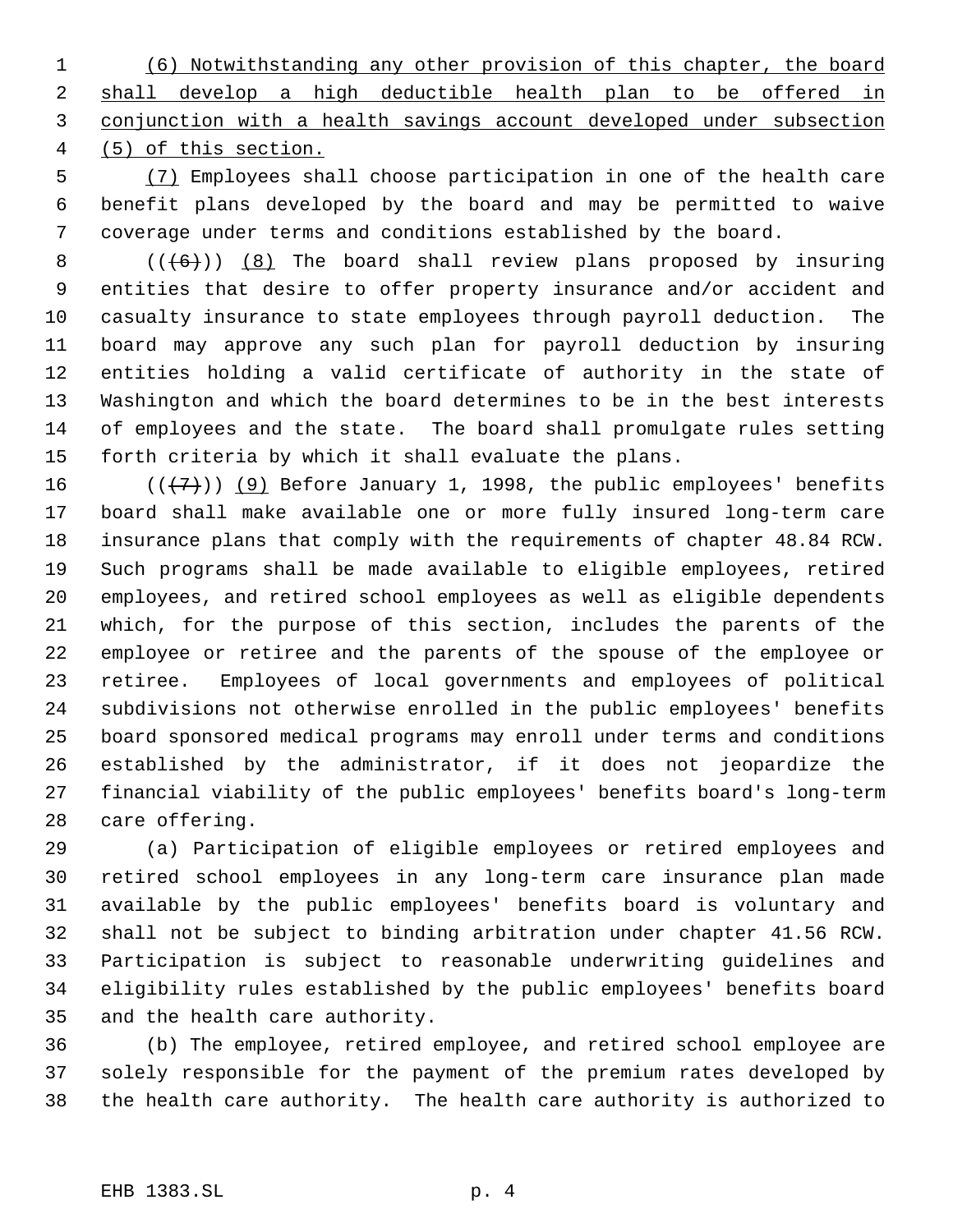charge a reasonable administrative fee in addition to the premium charged by the long-term care insurer, which shall include the health care authority's cost of administration, marketing, and consumer education materials prepared by the health care authority and the office of the insurance commissioner.

 (c) To the extent administratively possible, the state shall establish an automatic payroll or pension deduction system for the payment of the long-term care insurance premiums.

 (d) The public employees' benefits board and the health care authority shall establish a technical advisory committee to provide advice in the development of the benefit design and establishment of underwriting guidelines and eligibility rules. The committee shall also advise the board and authority on effective and cost-effective ways to market and distribute the long-term care product. The technical advisory committee shall be comprised, at a minimum, of representatives of the office of the insurance commissioner, providers of long-term care services, licensed insurance agents with expertise in long-term care insurance, employees, retired employees, retired school employees, and other interested parties determined to be appropriate by the board.

 (e) The health care authority shall offer employees, retired employees, and retired school employees the option of purchasing long- term care insurance through licensed agents or brokers appointed by the long-term care insurer. The authority, in consultation with the public employees' benefits board, shall establish marketing procedures and may consider all premium components as a part of the contract negotiations with the long-term care insurer.

 (f) In developing the long-term care insurance benefit designs, the public employees' benefits board shall include an alternative plan of care benefit, including adult day services, as approved by the office of the insurance commissioner.

 (g) The health care authority, with the cooperation of the office of the insurance commissioner, shall develop a consumer education program for the eligible employees, retired employees, and retired school employees designed to provide education on the potential need for long-term care, methods of financing long-term care, and the availability of long-term care insurance products including the products offered by the board.